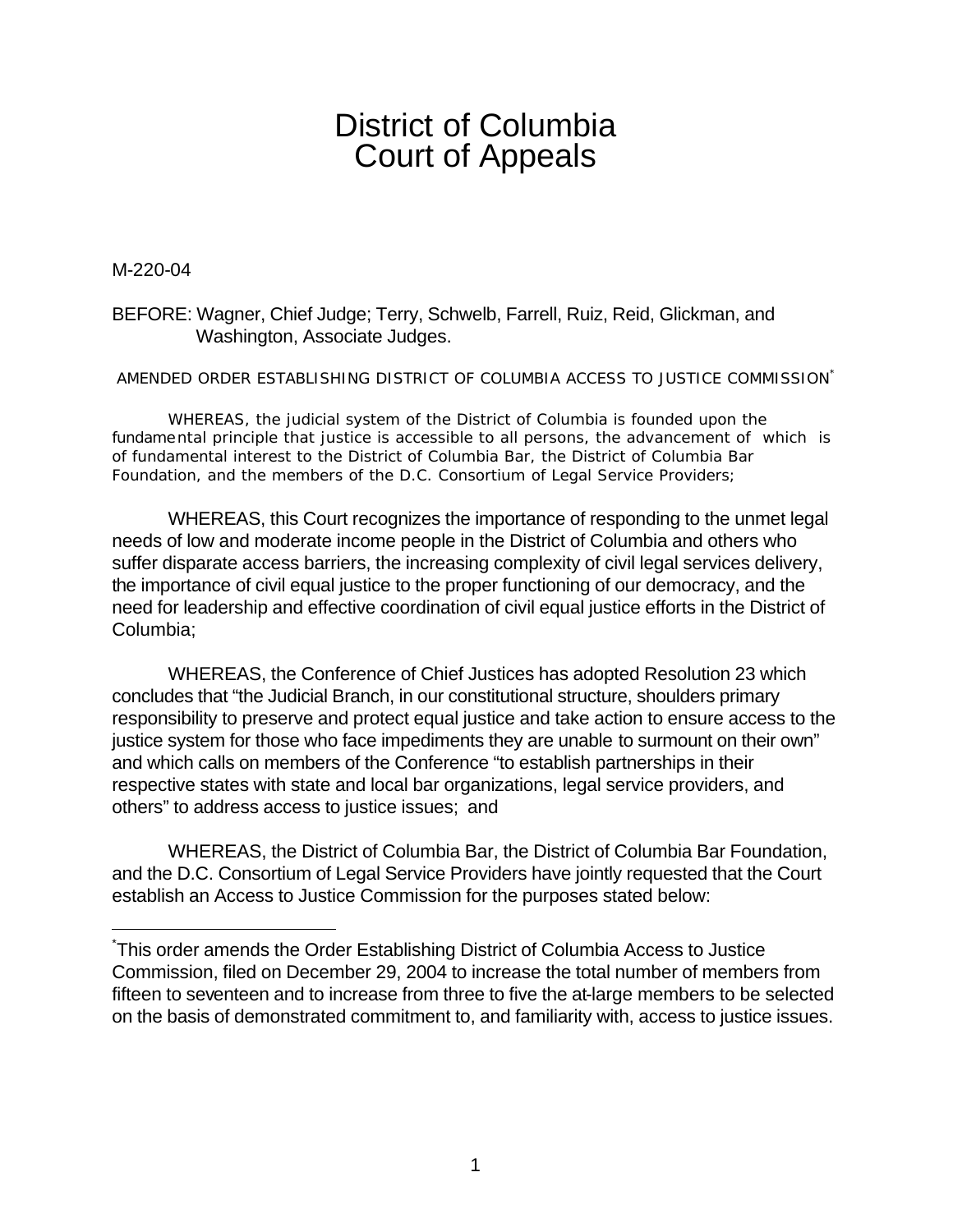# District of Columbia Court of Appeals

Now, therefore, it is hereby

## ORDERED:

That a Commission known as the "District of Columbia Access to Justice Commission" is hereby established and is charged with responsibility of assuring high quality access for low and moderate income residents and others in the District of Columbia, who suffer disparate access barriers to the civil justice system, and with raising the profile in our community of the need for equal access to justice.

The Access to Justice Commission shall consist of seventeen persons appointed by this Court as follows:

Four (4) judges nominated by the Joint Committee on Judicial Administration in the District of Columbia;

Two (2) persons nominated by the District of Columbia Bar;

Two (2) persons nominated by the District of Columbia Bar Foundation; and

Four (4) persons nominated by the Consortium of Legal Service Providers, at least one of whom shall be a leader of a community-based organization serving persons living in poverty or a client of a D.C. legal services provider.

The remaining five (5) members shall be selected on the basis of a demonstrated commitment to, and familiarity with, access to justice issues.

The Bar, Bar Foundation, and Consortium shall submit to the Court a list containing at least one more candidate than the number of allotted slots.

The Court shall designate one member as the chairperson of the Commission who shall serve a term of two (2) years and who shall be eligible for reappointment.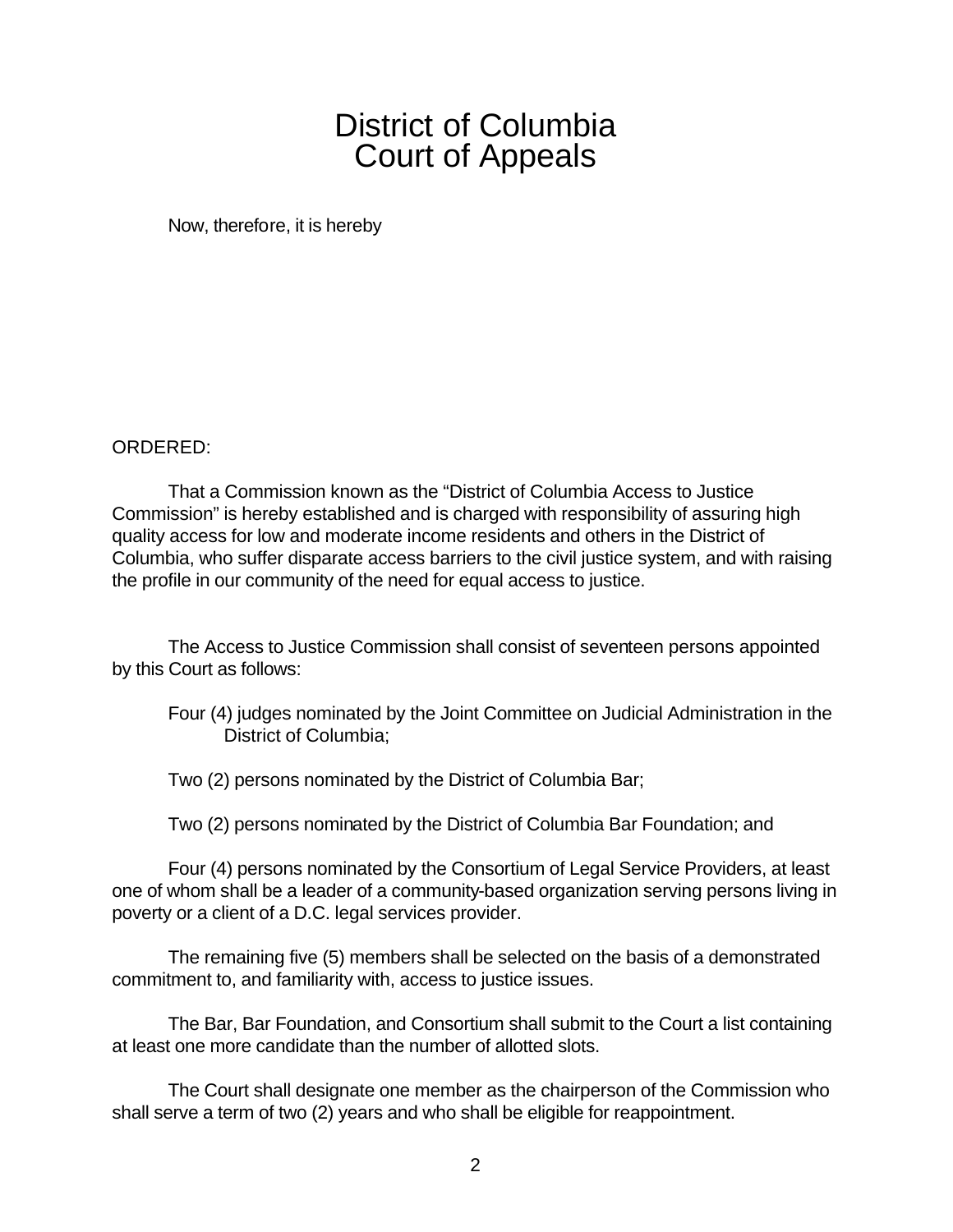The Court, the Bar, the Bar Foundation, and the Consortium commit to work together to achieve the jointly shared goal of improving access to justice in our community. While the Commission will be independent and its members will be expected to conduct their deliberations exercising independent judgment and with the perspective of what will best achieve access to justice, each stakeholder will endeavor to facilitate the work of the Commission.

The Commission will consult extensively with members of communities that experience barriers to justice, including persons living in poverty, language minorities, persons with disabilities, and others, to obtain their views regarding the barriers to equal justice and proposed solutions.

Any recommendations by the Commission shall be made in the name of the Commission only, and not in the name of the individual members or the institutions they represent.

The Commission will be established for an initial term of three years. The Court will extend the term of the Commission if the Commission has demonstrated significant progress toward the goals of a significant increase in funding for access to justice, improved planning and coordination in legal service delivery, and reduction in the barriers to access to justice.

The Access to Justice Commission shall work to:

1. Establish a coordinated planning process that involves all members of the community who are affected by the crisis in equal access to justice in an effort to develop strategies to improve access and reduce barriers;

2. Facilitate efforts to create improved coordination and support of civil legal services programs;

3. Work with the courts, administrative agencies and lawmaking bodies to propose and promote rules and systemic changes that will open greater access to the justice system; and

4. Propose and promote strategies to generate adequate levels of public, private, and volunteer resources and funding for the District's civil justice network and the access to justice initiatives identified by the Commission.

The Commission may adopt internal operational procedures pertinent to these responsibilities and may appoint advisory committees to assist in its work.